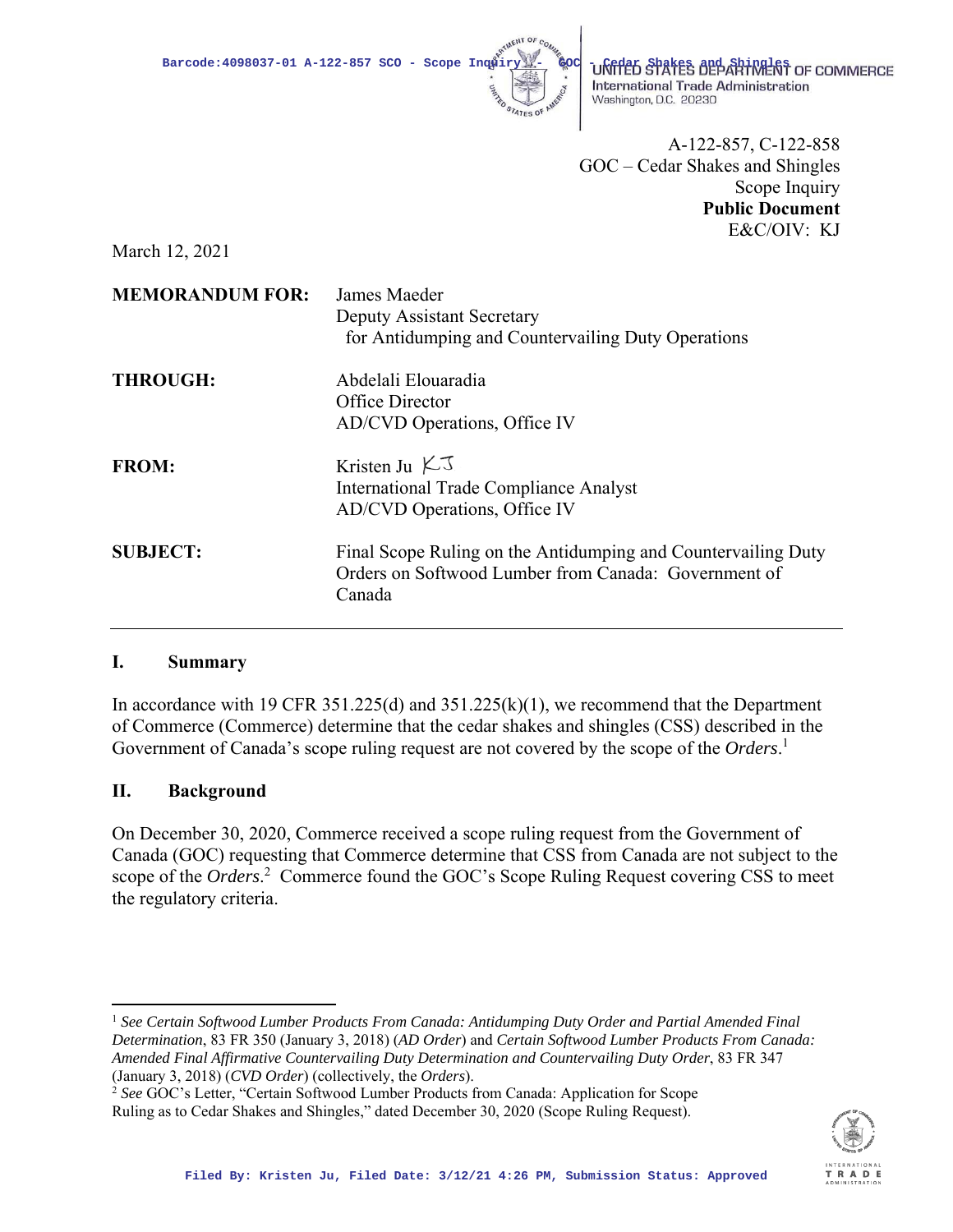On January 15, 2021, the Committee Overseeing Action for Lumber International Trade Investigations or Negotiations (the petitioner) filed comments<sup>3</sup> in response to the GOC's Scope Ruling Request. On January 26, 2021, the GOC filed rebuttal comments<sup>4</sup> in response to the petitioner's comments. On February 4, 2021, Commerce extended the deadline<sup>5</sup> for issuing a final scope ruling or initiating a formal scope inquiry by an additional 45 days pursuant to 19 CFR 351.302(b).6

## **III. Scope of the** *Orders*

The *Antidumping Duty Order* and *Countervailing Duty Order* have the same scope as follows:

The merchandise covered by this order is softwood lumber, siding, flooring and certain other coniferous wood (softwood lumber products). The scope includes:

- Coniferous wood, sawn, or chipped lengthwise, sliced or peeled, whether or not planed, whether or not sanded, or whether or not finger-jointed, of an actual thickness exceeding six millimeters.
- Coniferous wood siding, flooring, and other coniferous wood (other than moldings and dowel rods), including strips and friezes for parquet flooring, that is continuously shaped (including, but not limited to, tongued, grooved, rebated, chamfered, jointed, beaded, molded, rounded) along any of its edges, ends, or faces, whether or not planed, whether or not sanded, or whether or not end-jointed.
- Coniferous drilled and notched lumber and angle cut lumber.
- Coniferous lumber stacked on edge and fastened together with nails, whether or not with plywood sheathing.
- Components or parts of semi-finished or unassembled finished products made from subject merchandise that would otherwise meet the definition of the scope above.

Finished products are not covered by the scope of this order. For the purposes of this scope, finished products contain, or are comprised of, subject merchandise and have undergone sufficient processing such that they can no longer be considered intermediate products, and such products can be readily differentiated from merchandise subject to this order at the time of importation. Such differentiation may, for example, be shown through marks of special adaptation as a particular product. The following products are illustrative of the type of merchandise that is considered ''finished,'' for the purpose of this scope: I-joists; assembled pallets; cutting boards; assembled picture frames; garage doors.

Response to the Government of Canada's Application for Scope Ruling as to Cedar Shakes and Shingles," dated January 26, 2021 (GOC's Rebuttal Comments).

<sup>3</sup> *See* Petitioner's Letter, "Certain Softwood Lumber Products from Canada: Response to the GOC's Application for Scope Ruling," dated January 15, 2021 (Petitioner's Comments). 4 *See* GOC's Letter, "Certain Softwood Lumber Products from Canada: Comments on Petitioner's

<sup>5</sup> *See* Commerce's Letter, "Certain Softwood Lumber from Canada: Extension of the Government of Canada Cedar Shakes and Shingles Scope Inquiry," dated February 4, 2021.

<sup>&</sup>lt;sup>6</sup> Pursuant to 19 CFR 351.225 (c)(1)(ii)(C)(2), "{w}ithin 45 days of the date of receipt of an application for a scope ruling, the Secretary will issue a final ruling under paragraph (d) of this section or will initiate a scope inquiry under paragraph (e) of this section." However, according to 19 CFR 351.302(b), unless expressly precluded by the statute, the Secretary may, for good cause, extend any time limit.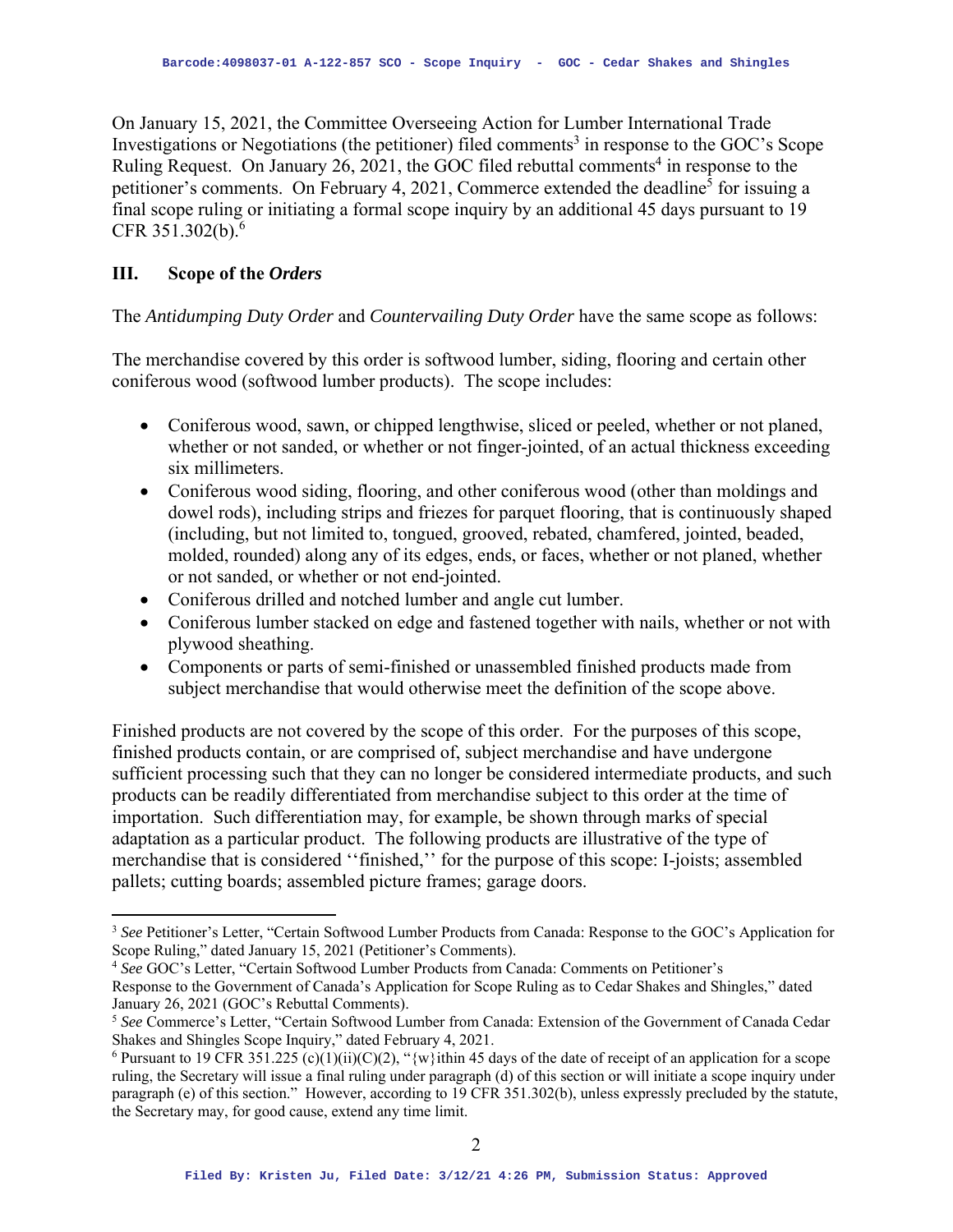The following items are excluded from the scope of this order:

- Softwood lumber products certified by the Atlantic Lumber Board as being first produced in the Provinces of Newfoundland and Labrador, Nova Scotia, or Prince Edward Island from logs harvested in Newfoundland and Labrador, Nova Scotia, or Prince Edward Island.
- U.S.-origin lumber shipped to Canada for processing and imported into the United States if the processing occurring in Canada is limited to one or more of the following: (1) Kiln drying; (2) planing to create smooth-to size board; or (3) sanding.
- Box-spring frame kits if they contain the following wooden pieces—two side rails, two end (or top) rails and varying numbers of slats. The side rails and the end rails must be radius-cut at both ends. The kits must be individually packaged and must contain the exact number of wooden components needed to make a particular box-spring frame, with no further processing required. None of the components exceeds 1″ in actual thickness or 83″ in length.
- Radius-cut box-spring-frame components, not exceeding 1" in actual thickness or 83" in length, ready for assembly without further processing. The radius cuts must be present on both ends of the boards and must be substantially cut so as to completely round one corner.

Softwood lumber product imports are generally entered under Chapter 44 of the Harmonized Tariff Schedule of the United States (HTSUS). This chapter of the HTSUS covers ''Wood and articles of wood.'' Softwood lumber products that are subject to this order are currently classifiable under the following ten-digit HTSUS subheadings in Chapter 44: 4407.10.01.01; 4407.10.01.02; 4407.10.01.15; 4407.10.01.16; 4407.10.01.17; 4407.10.01.18; 4407.10.01.19; 4407.10.01.20; 4407.10.01.42; 4407.10.01.43; 4407.10.01.44; 4407.10.01.45; 4407.10.01.46; 4407.10.01.47; 4407.10.01.48; 4407.10.01.49; 4407.10.01.52; 4407.10.01.53; 4407.10.01.54; 4407.10.01.55; 4407.10.01.56; 4407.10.01.57; 4407.10.01.58; 4407.10.01.59; 4407.10.01.64; 4407.10.01.65; 4407.10.01.66; 4407.10.01.67; 4407.10.01.68; 4407.10.01.69; 4407.10.01.74; 4407.10.01.75; 4407.10.01.76; 4407.10.01.77; 4407.10.01.82; 4407.10.01.83; 4407.10.01.92; 4407.10.01.93; 4409.10.05.00; 4409.10.10.20; 4409.10.10.40; 4409.10.10.60; 4409.10.10.80; 4409.10.20.00; 4409.10.90.20; 4409.10.90.40; and 4418.99.10.00.

Subject merchandise as described above might be identified on entry documentation as stringers, square cut box-spring-frame components, fence pickets, truss components, pallet components, flooring, and door and window frame parts. Items so identified might be entered under the following ten-digit HTSUS subheadings in Chapter 44: 4415.20.40.00; 4415.20.80.00; 4418.99.90.05; 4418.99.90.20; 4418.99.90.40; 4418.99.90.95; 4421.99.70.40; and 4421.99.97.80.

Although these HTSUS subheadings are provided for convenience and customs purposes, the written description of the scope of this order is dispositive.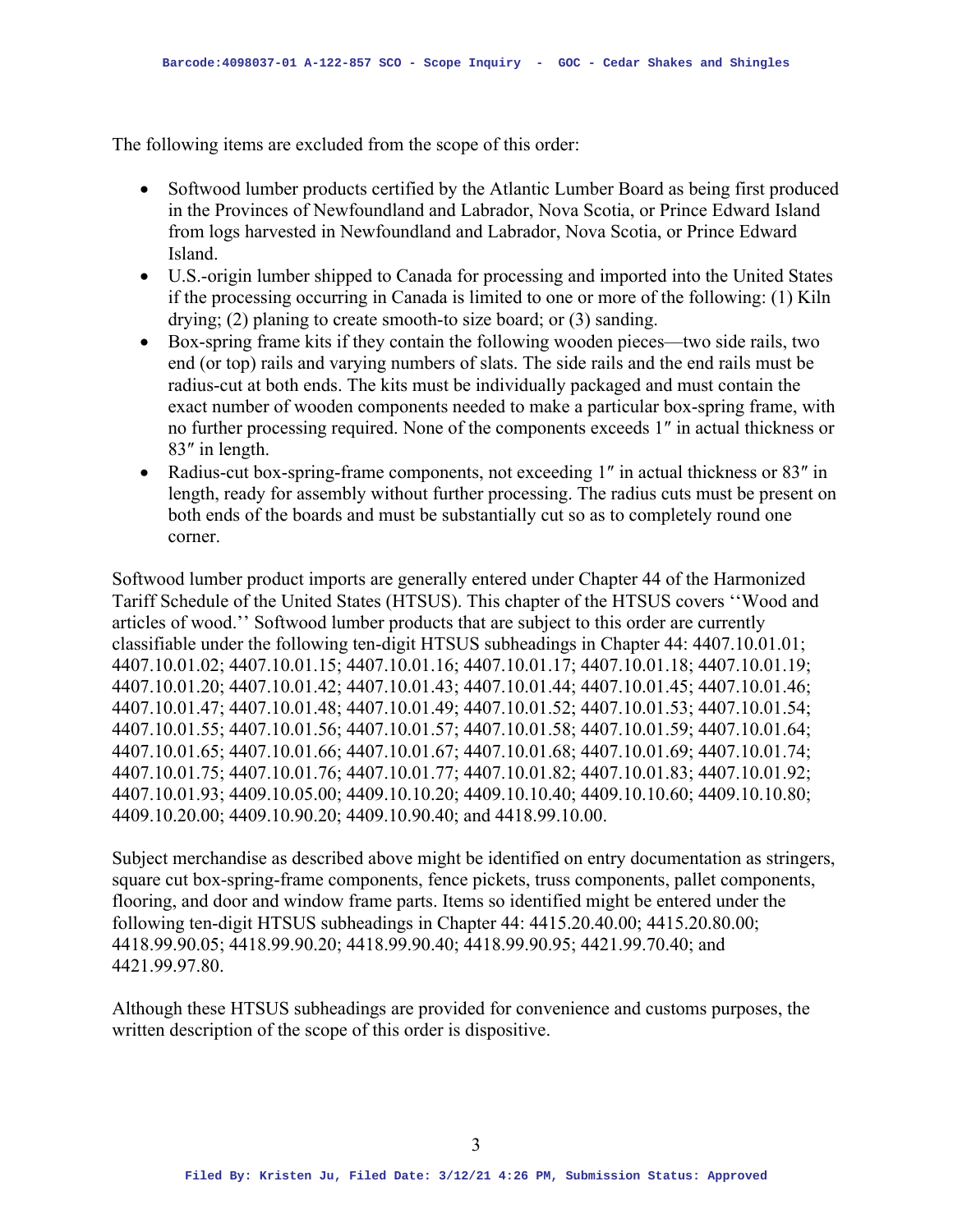## **IV. Legal Framework**

The Court of Appeals for the Federal Circuit (CAFC) has stated that "a predicate for the interpretative process {in a scope ruling} is language in the order that is subject to interpretation."<sup>7</sup> "{W}hile the petition, factual findings, legal conclusions, and preliminary orders can aid in the analysis, they cannot substitute for the language of the order itself, which remains the 'cornerstone' in any scope determination."<sup>8</sup> Therefore, when a request for a scope ruling is filed, Commerce examines the scope language of the order(s) at issue and the description of the product contained in the scope ruling request to determine whether the product is expressly covered by the language of the scope of the antidumping or countervailing duty order.<sup>9</sup> Pursuant to Commerce's regulations, Commerce may also examine other information, including the description of the merchandise contained in the petition, the records from the investigation, and prior scope determinations made for the same product.<sup>10</sup> If Commerce determines that these sources are sufficient to decide the matter, it will issue a final scope ruling stating whether the merchandise is covered by the order.<sup>11</sup>

Conversely, where the sources described in 19 CFR 351.225(k)(1) are not dispositive, Commerce will consider the five additional factors set forth in 19 CFR 351.225(k)(2). These factors are: (i) the physical characteristics of the merchandise; (ii) the expectations of the ultimate purchasers; (iii) the ultimate use of the product; (iv) the channels of trade in which the product is sold; and (v) the manner in which the product is advertised and displayed. The determination as to which analytical framework is most appropriate in any given scope proceeding is made on a case-by-case basis after consideration of all evidence before Commerce.

## **V. Product Description**

The products subject to this scope ruling request are CSS produced and exported from Canada. The subject CSS are rectangular products made of Western Red Cedar, Alaskan Yellow Cedar, or Eastern White Cedar. CSS have a nominal length ranging from 15 to 24 inches and a minimum nominal width of 3 inches. CSS are tapered along the length of the product, such that one end (known as the "butt end") of the product has a thickness ranging from 5/16 to 1 inch, and the other end of the product tapers to an edge with a thickness of 1/16 inch or less. CSS may be painted or stained, may have decorative shapes or designs cut into the butt end, or may be machine-grooved on the face of the shake or shingle. CSS may be treated with factory pressureimpregnated fire-retardant or preservative treatments. CSS may also be attached together prior to export in the form of hip-and-ridge caps or shake or shingle panels. CSS are generally classified under HTSUS subheading 4418.50.00, which provides for shingles and shakes. Hipand-ridge caps are classified under subheading 4418.99.90.95, which provides for other builders' joinery and carpentry and is included in the list of HTSUS subheadings subject to the scope of the *Orders*.

<sup>7</sup> *See Duferco Steel, Inc. v. United States*, 296 F.3d 1087, 1097 (Fed. Cir. 2002).

<sup>8</sup> *See Walgreen Co. v. United States*, 620 F.3d 1350, 1357 (Fed. Cir. 2010).

<sup>9</sup> *Id.*

<sup>10</sup> *See* 19 CFR 351.225(k)(1). 11 *See* 19 CFR 351.225(d).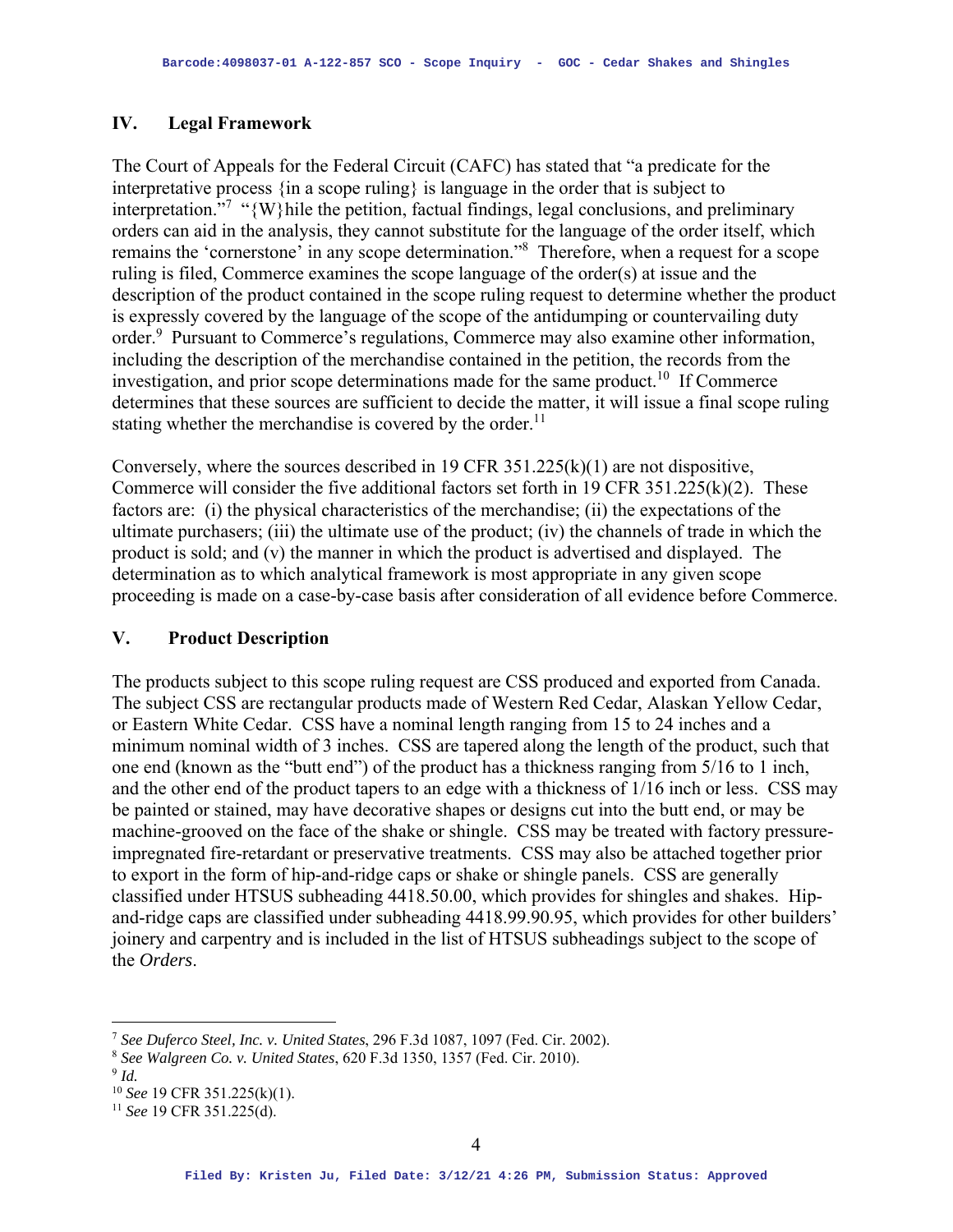### **VI. Relevant Prior Scope Rulings**

### *Final SSA Remand Results*

On November 13, 2019, the U.S. Court of International Trade (CIT) issued a remand order<sup>12</sup> to Commerce for redetermination of its final scope ruling<sup>13</sup> concerning certain CSS exported and produced by the Shake and Shingle Alliance (SSA) that Commerce found to be covered by the scope of the *Orders*. 14 In the *SSA Remand Order*, the CIT found that Commerce had not adequately addressed how "prior lumber proceedings or prior scope determinations compared with or were distinguishable from the current scope determination in accordance with 19 CFR §  $351.225(k)(1).$ <sup>15</sup> Accordingly, the CIT ordered Commerce to further consider "the record as it pertains to the determination of subject merchandise," "the evidence in the investigation as it pertains to the determination of whether CSS are within the scope," and in accordance with 19 CFR 351.225(k)(1), "prior determinations, including but not limited to scope rulings."<sup>16</sup>

Pursuant to the CIT's order, on February 13, 2020, Commerce issued its final results of the redetermination*,* <sup>17</sup> in which Commerce reversed its Final SSA Scope Ruling and determined that SSA's CSS are not covered by the scope of the *Orders.* In its analysis, Commerce addressed two points that supported a determination that CSS were out-of-scope merchandise. First, pursuant to the holding in *ArcelorMittal*, 18 Commerce considered the similarities between the scope language of the *Lumber IV*19 and *Lumber V*<sup>20</sup> investigations and orders. In *ArcelorMittal,* the CAFC ruled that Commerce must consider previous interpretations of the identical scope language in other antidumping duty (AD) and countervailing duty (CVD) orders when issuing a scope ruling, otherwise, "it would 'invite arbitrariness and uncertainty into the process by which Commerce administers its antidumping duty orders.'"21 On remand, Commerce found that the scope language in *Lumber IV* was "unquestionably similar" to the scope language of the *Orders,* 

<sup>12</sup> *See Shake and Shingle Alliance and Government of Canada v. United States and Committee Overseeing Action For Lumber International Trade Investigations or Negotiations*, Slip Op. 19-140, Court No. 18-00228 (CIT 2019) (*SSA Remand Order*).

<sup>&</sup>lt;sup>13</sup> See Memorandum, "Antidumping and Countervailing Duty Orders on Certain Softwood Lumber Products from Canada: Final Scope Ruling – Cedar Shakes and Shingles," dated September 10, 2018 (Final SSA Scope Ruling).<br><sup>14</sup> See Final SSA Scope Ruling; see also SSA's Letter, "Certain Softwood Lumber from Canada (A-122-857/C-122-858) Request for Scope Determination for Certain Cedar Shakes and Shingles," dated June 12, 2018 (SSA Scope Ruling Request).

<sup>15</sup> *See SSA Remand Order* at 18-19.

<sup>16</sup> *Id.* at 19.

<sup>17</sup> *See Final Results of Redetermination Pursuant to Court Remand Order*, dated February 13, 2020 (*Final SSA Remand Results*).

<sup>18</sup> *See ArcelorMittal Stainless Belgium N.V. v. United States,* 694 F.3d 82, 88-89 (Fed. Cir. 2012) (*ArcelorMittal*). <sup>19</sup> *See Notice of Amended Final Determination of Sales at Less Than Fair Value and Antidumping Duty Order: Certain Softwood Lumber Products From Canada*, 67 FR 36067 (May 22, 2002); *Notice of Amended Final* 

*Affirmative Countervailing Duty Determination and Notice of Countervailing Duty Order: Certain Softwood Lumber Products From Canada,* 67 FR 36070 (May 22, 2002); and *Corrections to Notice of Amended Final Determination of Sales of Less Than Fair Value and Antidumping Duty Order: Certain Softwood Lumber Products from Canada and Notice of Amended Final Affirmative Countervailing Duty Determination and Notice of Countervailing Duty Order: Certain Softwood Lumber Products from Canada,* 67 FR 37775 (May 30, 2002) (collectively, *Lumber IV*).<br><sup>20</sup> *Lumber V* refers to the underlying investigation and the resulting *Orders*.

<sup>&</sup>lt;sup>21</sup> See Final SSA Remand Results at 7 citing *ArcelorMittal* 694 F.3d at 88-90.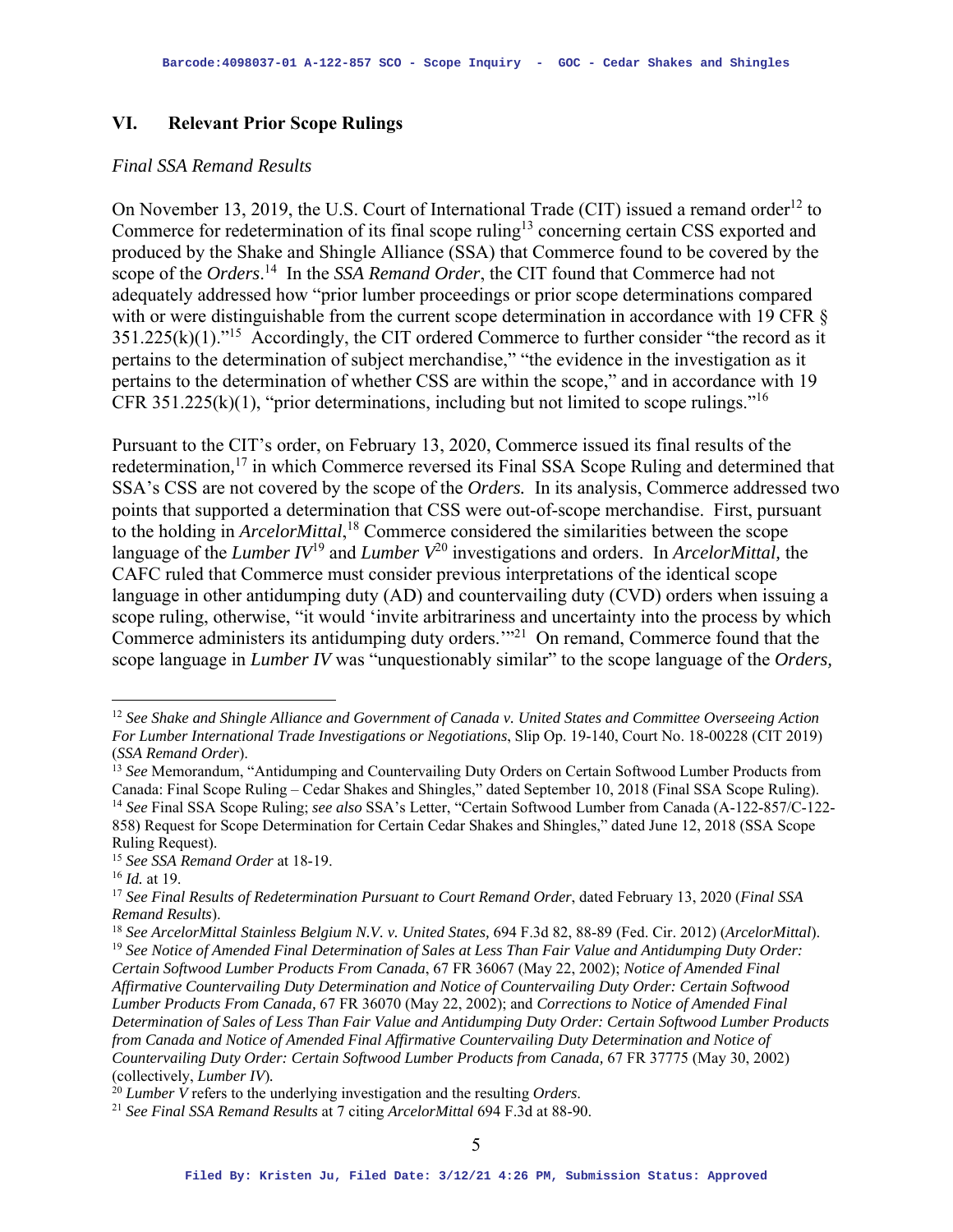and in certain sections "virtually identical."<sup>22</sup> Accordingly, Commerce analyzed its treatment of CSS under the scope language from *Lumber IV* and recognized that CSS were not within the scope of the *Lumber IV* investigations. Specifically, in the *Lumber IV* Issues and Decision Memorandum, Commerce explicitly stated that "articles of shingles and shakes" were "not covered by the scope of these investigations."23 In addition, the scope of the orders for *Lumber IV* and *Lumber V* do not explicitly include CSS or list HTSUS 4418.50.00 in the list of HTSUS subheadings classified as subject merchandise.<sup>24</sup> Therefore, given the resemblance between the scopes of *Lumber IV* and *Lumber V*, Commerce's prior interpretation that CSS were not covered by the scope of *Lumber IV* led Commerce to conclude that CSS were outside the scope of the *Orders.* 

Second, in the *Final SSA Remand Results*, Commerce analyzed references in the Petition<sup>25</sup> that demonstrate the petitioner's lack of intent to include CSS in the scope of the *Orders*, pursuant to 19 CFR 351.225(k)(1). Section  $351.225(k)(1)$  of Commerce's regulations mandates that Commerce consider "descriptions of the merchandise contained in the petition;" thus, Commerce examined the Petition on remand.<sup>26</sup> In the CVD section of the Petition, the petitioner stated that "shake and shingle" mills "generally produce merchandise not subject to this Petition."27 Further, the Petition included an exhibit that listed mills that produced non-subject merchandise and a list of certain shake and shingle mills was included in this exhibit.<sup>28</sup> Therefore, Commerce found in the *Final SSA Remand Results* that it was evident that the petitioner, at the time the Petition was filed, did not consider CSS to be covered by the scope of the investigations, and subsequently, the *Orders.*

In light of Commerce's prior finding that CSS were excluded from the scope of *Lumber IV* and the fact that CSS were considered non-subject merchandise by the petitioner in the Petition, Commerce determined on remand that CSS were outside the scope of the *Orders* in the *Final SSA Remand Results.* On April 20, 2020, the CIT sustained Commerce's *Final SSA Remand Results* with respect to the scope ruling on certain cedar shakes and shingles.<sup>29</sup>

# **VII. Interested Party Comments**

## *Government of Canada*

In its Scope Ruling Request, the GOC contends that since the publication of the *Final SSA Remand Results*, Commerce has issued U.S. Customs and Border (CBP) liquidation instructions for CSS essentially limiting the ruling in the *Final SSA Remand Results* to specific grades of CSS

 $26$  19 CFR 351.225(k)(1).

<sup>22</sup> *Id.* at 8*.* 

<sup>23</sup> *Id.* at 8 citing Memorandum*,* "Issues and Decision Memorandum for the Antidumping Duty Investigation of Certain Softwood Lumber Products from Canada," dated March 21, 2002, at Comment 57, B(17). 24 *Id. at 8* 

<sup>&</sup>lt;sup>25</sup> See Lumber V Petition, "Petitions for the Imposition of Antidumping Duties and Countervailing Duties on Imports of Certain Softwood Lumber Products from Canada," dated November 25, 2016 (Petition).

<sup>27</sup> *Id.* at 9 citing Petition, Volume III at 10.

<sup>28</sup> *Id.* at 9 citing Petition at Exhibit 102.

<sup>29</sup> *See Shake and Shingle Alliance and Government of Canada v. United States and Committee Overseeing Action For Lumber International Trade Investigations Or Negotiations,* Slip Op. 20-52, Court No. 18-00228 (CIT 2020).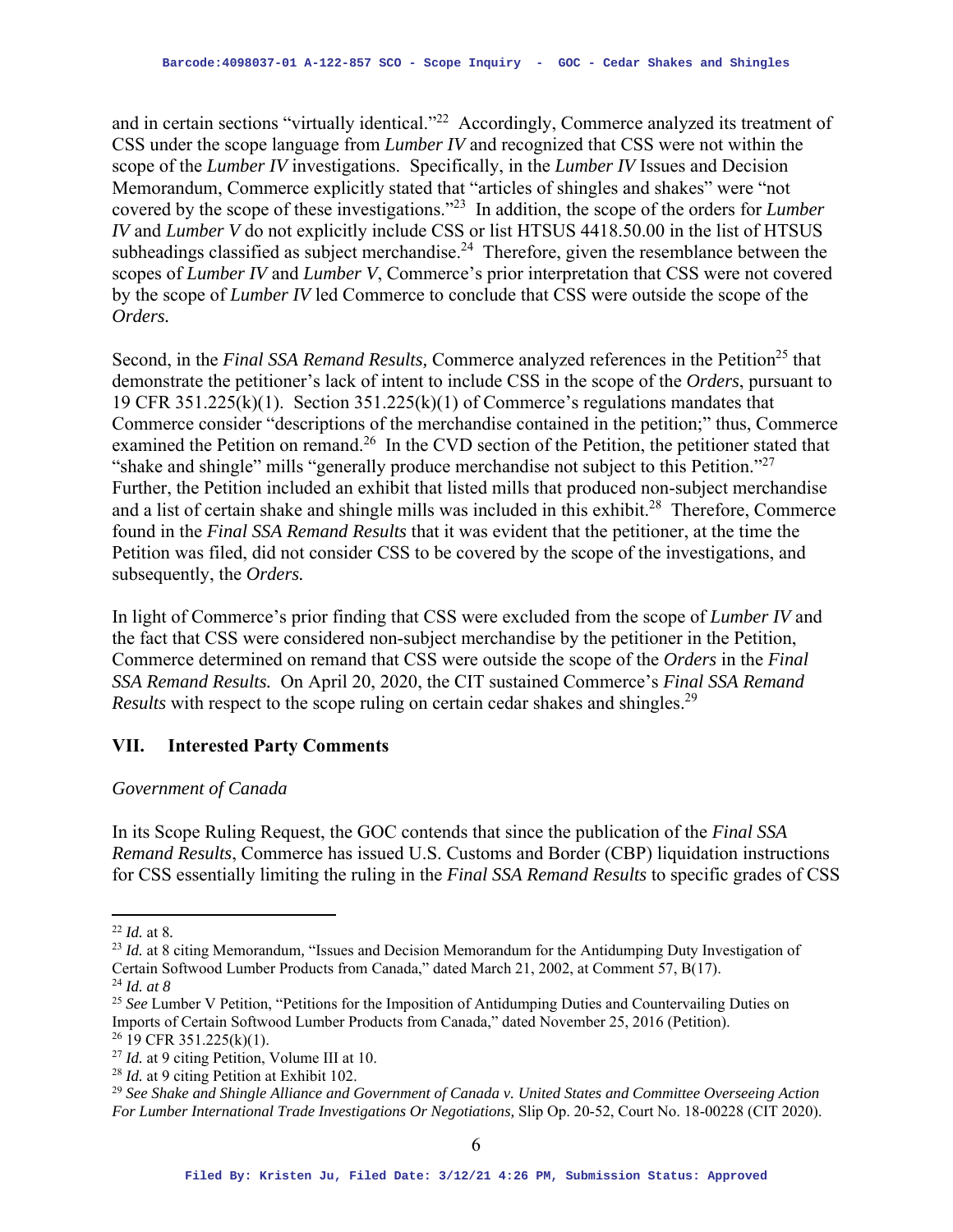exported by members of the SSA, instead of all grades of CSS produced, exported, or imported by any company. The GOC argues that CSS from Canada are not within the scope of the *Orders*, regardless of the identity of the producer, exporter, or importer, as well as the product grade because of the plain language of the *Orders,* Commerce's prior determinations, the petitioner's intentions, and the International Trade Commission's (ITC) determination.

First, the GOC argues that the plain language of the *Orders* supports the conclusion that all CSS are not within the scope of the *Orders*. With respect to the claim that CSS regardless of producer, exporter, and importer are outside the scope, AD and CVD orders are created to cover subject merchandise, not subject producers, exporters, or importers. Section 771(25) of the Act mandates that Commerce "define scope in terms of the 'class or kind of merchandise' subject to an order, which {Commerce} has confirmed is the 'type of merchandise' at issue, not the producer, importer, or exporter of such merchandise."30 Further, Commerce's regulations identify the criteria for considering whether a product is subject to the scope of an order, "but do not anywhere refer to the identity of the company that exports (or produces or imports) that product."31 Accordingly, the plain language of the *Orders* does not specify whether CSS is covered due to the identity of the exporter, producer, or importer. Therefore, any scope ruling made to interpret the scope of the *Orders* should be applied regardless of the identity of the company.

With respect to the claim that all CSS regardless of grade are outside the scope*,* the GOC argues that because the scope of the *Orders* omits the HTSUS subheading for CSS, 4418.50.00, in the list of HTSUS subheadings subject to the *Orders*, all CSS regardless of grade should be excluded from the *Orders*. Further, the GOC notes that the scope of the *Orders* includes "{c}oniferous wood, sawn, or chipped lengthwise, sliced or peeled, whether or not planed, whether or not sanded, or whether or not finger-jointed, of an actual thickness exceeding six millimeters," however, "CSS are tapered lengthwise to a point with a thickness of  $1/16$ " or less."<sup>32</sup> The GOC maintains that CSS' thickness does not exceed "six millimeters," which is evidence that CSS are not within the scope of the *Orders*. 33

Second, the GOC contends that Commerce's prior determination in *Lumber IV* that CSS are outside the scope of the investigations and orders supports the conclusion that CSS are not subject to the *Orders*. The GOC asserts that, in the *Final SSA Remand Results*, Commerce recognized that it must adhere to CAFC's holding in *ArcelorMittal* when preparing final scope rulings and thus, must "account for its prior interpretations of identical scope language."34 Accordingly, the GOC argues that Commerce should reaffirm its ruling in the *Final SSA Remand Results* that the scope of the *Lumber IV* orders is "unquestionably similar" and in certain portions "virtually identical" to the scope of the *Orders*, and therefore, the scope determination from *Lumber IV* that CSS are not subject to the orders should be applied to the current *Orders.*<sup>35</sup>In support of the claim that CSS regardless of producer, exporter, and importer are outside the

<sup>30</sup> *See* Scope Ruling Request at 6 citing section 771(25) of the Act.

<sup>31</sup> *Id.* referencing 19 CFR 351.225(k)(1).

 $^{32}$  *Id.* at 12 citing the *Orders*.

 $34$  *Id.* 

<sup>35</sup> *Id.* at 8 citing the *Final SSA Remand Results* at 8.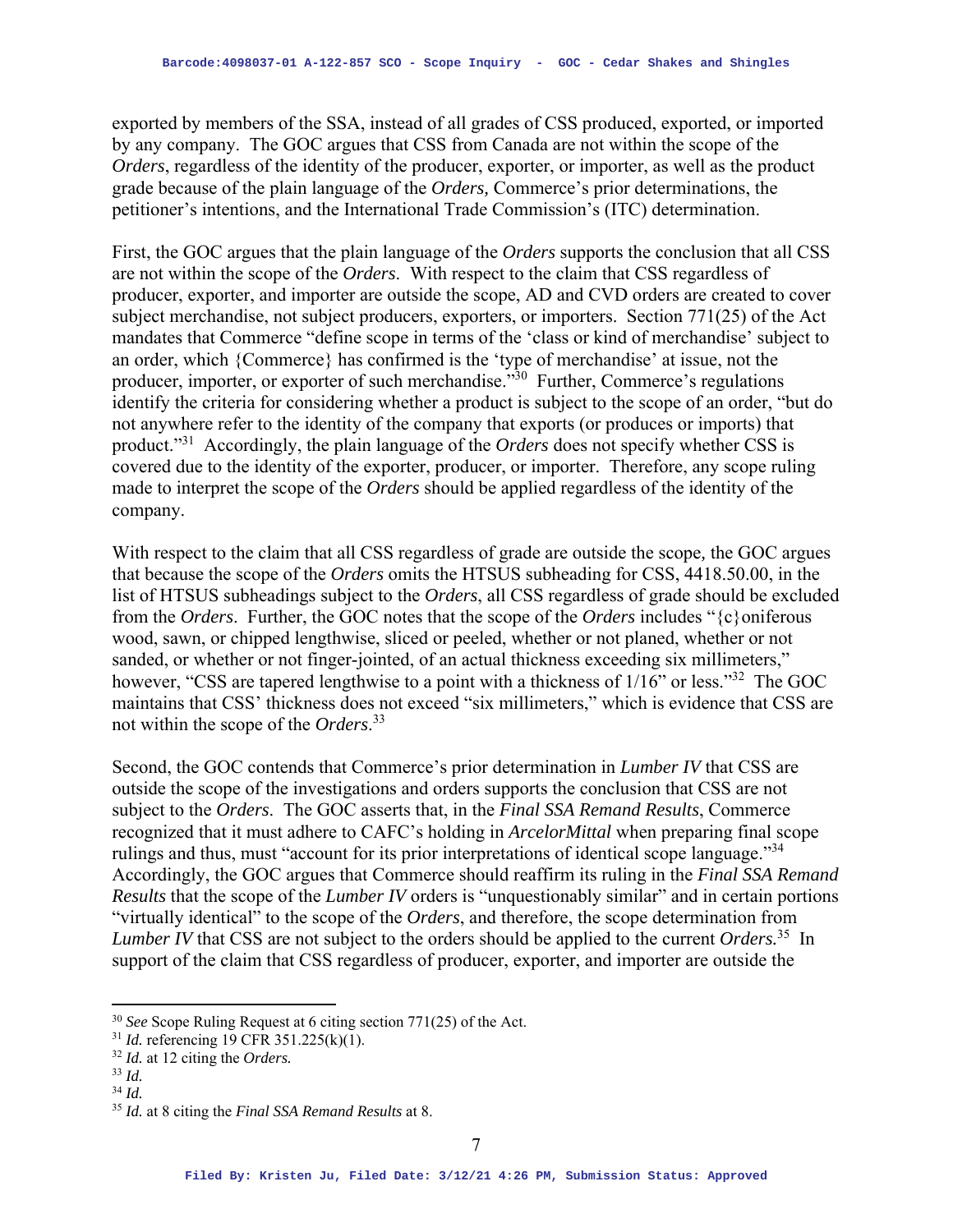scope, the filings on the record of *Lumber IV* do not mention specific producers and exporters of CSS and Commerce did not limit its determination regarding CSS in *Lumber IV* to CSS exported by specific SSA members.

With respect to the argument that all grades of CSS are not covered by the scope of the *Orders*, the GOC maintains that neither of the scopes of the *Lumber IV* or *Lumber V* orders make distinctions between grades of CSS. In addition, the *Final SSA Remand Results* and the CIT's *Remand Order* do not address grades of CSS as a factor in their determinations. Therefore, these prior determinations support the conclusion that all CSS are outside the scope regardless of product grade, producer, exporter, and importer.

Third, the GOC argues that CSS are not within the scope of the *Orders* because the petitioner did not intend for the *Orders* to cover CSS. Pursuant to 19 CFR 351.225(k)(1), Commerce may consider the language in the petition when determining whether merchandise is within the scope of an order. There were not any substantive changes between the *Lumber IV* petition and the Petition, and within the Petition, the petitioner expressed that the scope of *Lumber IV* is "similar to the scope of these petitions."<sup>36</sup> Further, the petitioner requested that Commerce and the ITC "adhere to certain determinations" made in *Lumber III and IV* "with respect to the scope and domestic-like-product."37 Given that CSS was excluded from the scope of *Lumber IV*, the petitioner's desire to maintain substantive scope determinations and language from *Lumber IV*  indicates that the petitioner did not intend to cover CSS in the *Orders.* In addition, as recognized in the *Final SSA Remand Results*, there is evidence in the Petition demonstrating that CSS were not intended to be covered by the scope of the *Orders*, including a sentence in the narrative distinguishing shake and shingle mills as facilities that generally produce non-subject merchandise and an exhibit listing certain shake and shingle mills in a list of mills that produce non-subject merchandise. The GOC also notes that the list of non-subject shake and shingle mills includes mills that are not members of the SSA, which signals the petitioner's lack of intent to restrict the exclusion of CSS to specific exporters of an industry group. Moreover, these nonsubject shake and shingle mills produce various grades of CSS, which is contrary to the argument that certain grades of CSS should remain within the scope of the *Orders.* 

Fourth, the GOC argues that Commerce must account for the ITC's lack of inclusion of CSS in its import injury investigation. Pursuant to 19 CFR 351.225(k)(1), Commerce may consider the determinations of the ITC when preparing a scope ruling. In its investigation, the ITC did not discuss or analyze CSS or the CSS industry, nor collect any data on CSS imports, which the GOC contends is evidence in favor of a determination CSS are outside the scope of the *Orders.*

#### *Petitioner Comments*

The petitioner argues that Commerce should not expand its prior ruling with respect to SSA's CSS to include all grades of CSS, because an expansion of the prior scope ruling is impermissible and would increase evasion concerns. The petitioner contends that the SSA Scope Ruling Request limited the subject merchandise to four categories of CSS:

<sup>36</sup> *See* Scope Ruling Request at 9 citing Petition, Volume I at 19.

<sup>37</sup> *Id.* citing Petition, Volume I at 20, 30-31.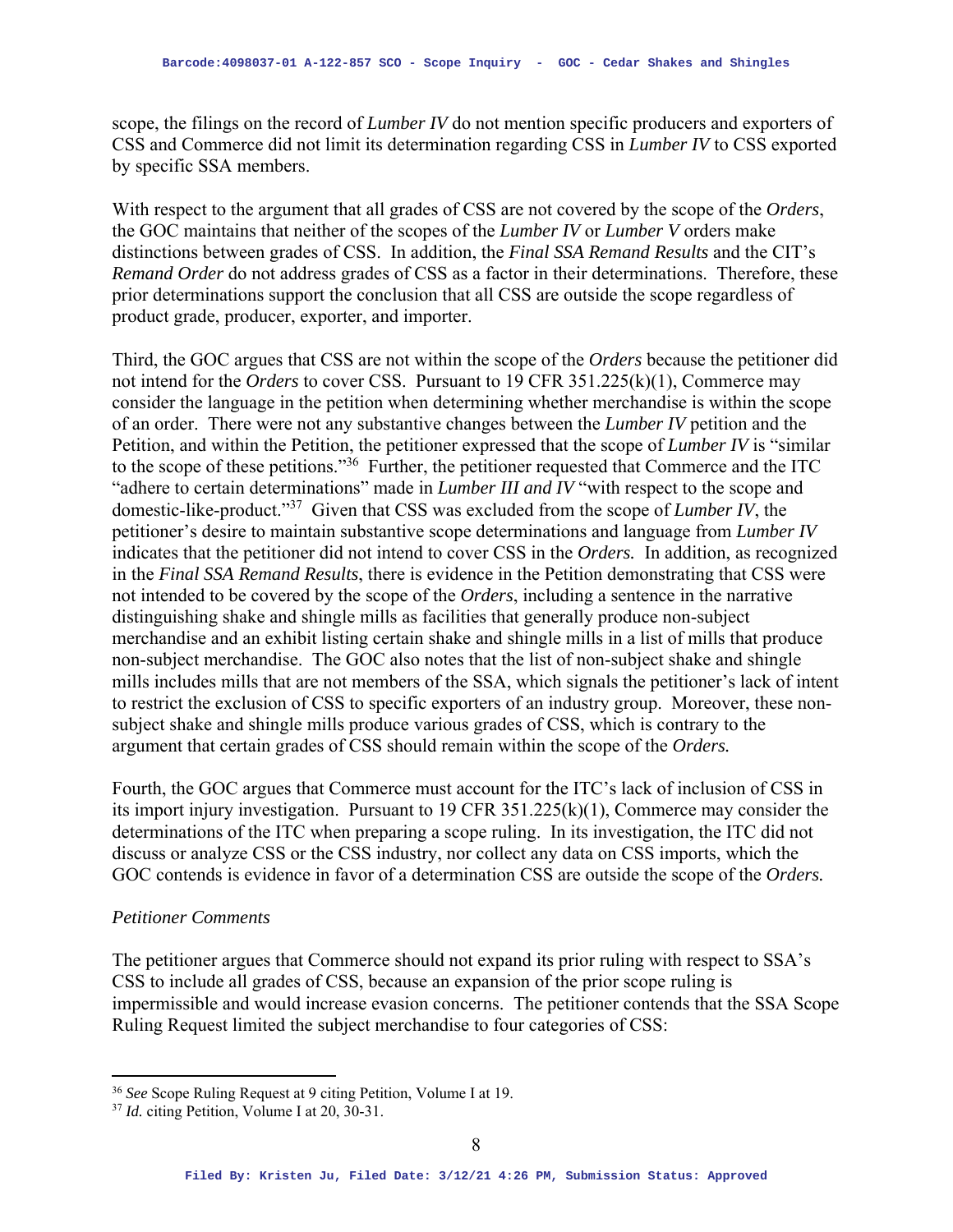- a. Western red cedar/Alaskan yellow cedar ("WRC") shingles, Grades 01, 02, and 03;
- b. WRC tapersplit and handsplit-and-resawn shakes Grade 01;
- c. WRC tapersawn shakes Grades 01, 02 and 03; and
- d. Eastern white cedar ("EWC") shingles Grades A, B and  $C^{38}$ .

These four categories of CSS, which comprise of specific CSS grades, are "such high value that it would not be commercially advantageous to use them for any purpose other than as shakes and shingles."39 On the other hand, "Grade 4 or undercourse" shingles, which are valued at a lower price than other grades of CSS, are not subject to the SSA Scope Ruling Request.40 In the *Final SSA Remand Results*, Commerce ruled that "*the CSS at issue*"41 are not subject to the *Orders* and based on this ruling, Commerce issued customs instructions to liquidate without regard to the *Orders* the four categories of CSS described in the SSA Scope Ruling Request. Thus, the GOC's assertion that all grades of CSS should be excluded from the scope of the *Orders* ignores that the *Final SSA Remand Results* is based on the underlying SSA Scope Ruling Request and that the customs instructions demonstrate Commerce's lack of intention to treat all grades of CSS as outside the scope of the *Orders*.

Further, the petitioner argues that because "low-grade and low-value CSS are virtually indistinguishable from wood shims,"42 a softwood lumber product found to be covered by the scope of the *Orders*, an exclusion of all grades of CSS from the scope of the *Orders* increases chances of evasion and circumvention; the similarities between wood shims and low-grade and low-value CSS may affect CBP's ability to administer the *Orders.* The petitioner notes that the CSS described in the SSA Scope Ruling Request are easily distinguishable from wood shims, because wood shims are narrower and are of poorer quality than the SSA's higher grade CSS. The petitioner also notes that the Scope Ruling Request fails to address how CBP would distinguish undercourse and ungraded CSS from wood shims with similar dimensions and packaging.

#### *Government of Canada Rebuttal Comments*

The GOC responded to the petitioner's comments and notes that the petitioner does not challenge the GOC's application of the *Final SSA Remand Results* to all exporters, importers, and producers. However, the GOC rejects the petitioner's argument that Commerce's ruling in the *Final SSA Remand Results* is limited to specific grades of CSS. Although the SSA Scope Ruling Request restricts the subject merchandise to particular grades of CSS, Commerce did not consider distinctions between grades of CSS in the *Final SSA Remand Results.* Rather, the basis for Commerce's conclusion that CSS are outside the scope of the *Orders* is based on *Lumber IV's* exclusion of CSS in the scope of its investigations and resulting orders, as well as the suggestions in the Petition that CSS are non-subject merchandise. The exclusion of CSS from the scope of *Lumber IV's* investigations and orders was not restricted to particular grades of CSS

<sup>38</sup> *See* Petitioner's Comments at 3 citing SSA Scope Ruling Request at Attachment 2.

<sup>&</sup>lt;sup>39</sup> *Id.* at 4 citing SSA Scope Ruling Request at 37.<br><sup>40</sup> *Id.* citing SSA Scope Ruling Request at 20.

<sup>&</sup>lt;sup>41</sup> *Id.* citing Final SSA Remand Results (emphasis added by the petitioner). <sup>42</sup> *Id.* at 8.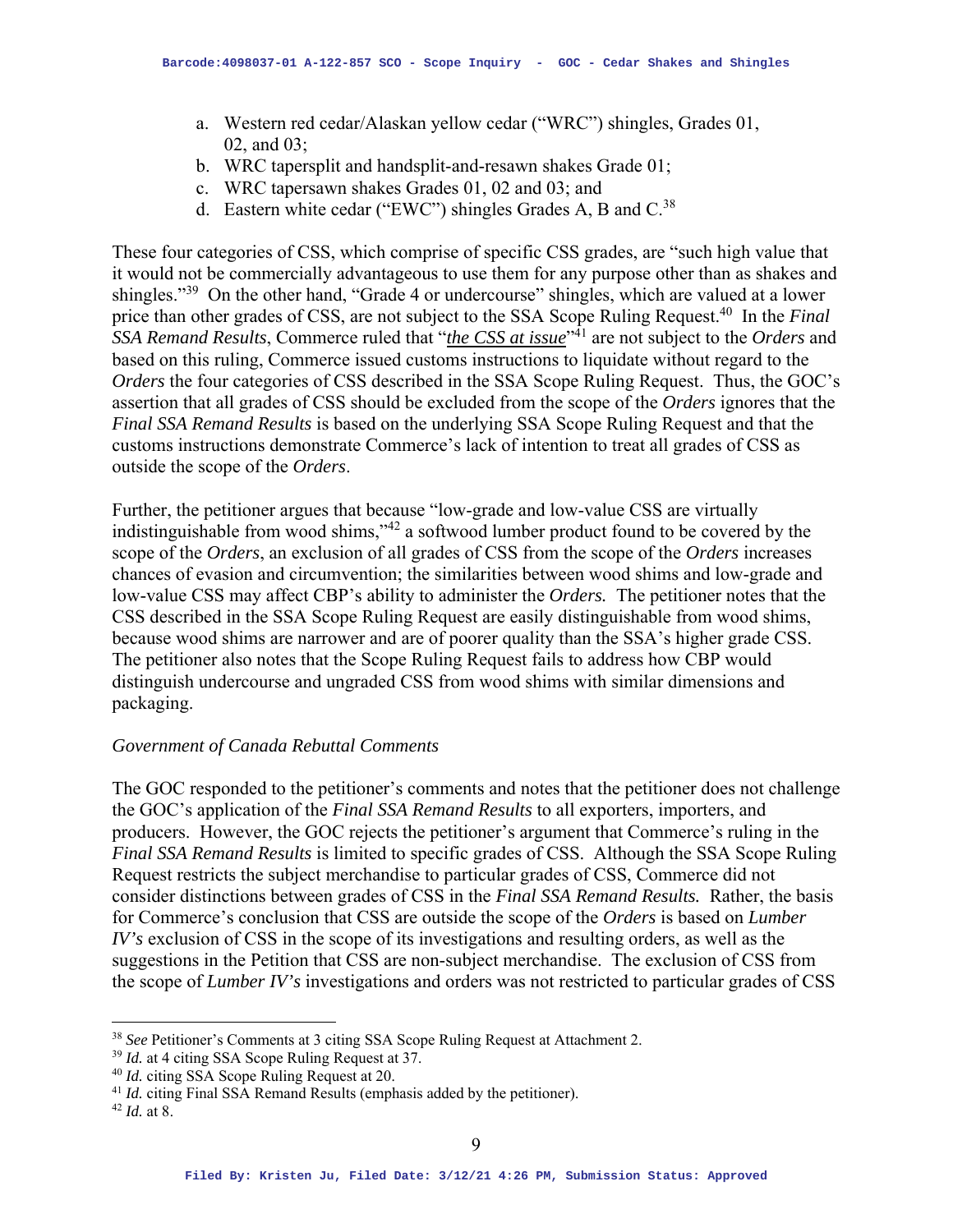and the petitioner did not argue otherwise. Further, the Petition did not include any references to specific grades of CSS, but instead contained references that indicated that CSS in general were out-of-scope merchandise.

The GOC also contends that the petitioner's circumvention and evasion arguments with respect to wood shims are legally irrelevant and factually incorrect. Concerns about circumvention and evasion are not legally pertinent to scope rulings. When issuing a scope ruling, Commerce must clarify whether a product is within the scope of an order, while circumvention inquiries grant Commerce the ability to expand or modify a scope of an order to include products not formerly included. Hence, scope rulings are "not the proper mechanism for addressing circumvention concerns."43

Further, the GOC argues that the petitioner's circumvention and evasion concerns are speculative, because in-scope wood shims could not be mistaken for CSS. Wood shims are not referred to as utility shingles or undercourse shingles as the petitioner claims; rather, the record shows that only one retailer refers to certain wood shims as "shim shingles", which does not constitute a risk of evasion.<sup>44</sup> The GOC states that the petitioner also fails to provide any evidence demonstrating that CBP would have challenges differentiating between wood shims and CSS. Both products have distinct HTSUS subheadings, CSS are classified as 4418.50.00 and wood shims are classified as 4421.99.9780. In addition, the petitioner's request that Commerce differentiate between grades of CSS conflicts with the petitioner's previous comments with respect to the SSA Scope Ruling. In its comments on the SSA Scope Request, the petitioner requested that Commerce not make any distinctions between grades of CSS because that may cause circumvention risks.45 The petitioner's current position on distinguishing between CSS grades is a shift from its initial position concerning SSA's CSS.

## **VIII. Analysis**

For this scope proceeding, Commerce examined relevant previous scope rulings, the scope language of the *Orders*, and the ITC's final import injury determination. The petitioner provided comments on the record regarding this scope ruling request and the GOC provided rebuttal comments to the petitioner's comments, both of which are summarized in the section above. We find that the factors examined are, together, dispositive as to whether the product at issue is subject merchandise, in accordance with 19 CFR  $351.225(k)(1)$ . Accordingly, for this determination, Commerce finds it unnecessary to consider the additional factors specified in 19 CFR  $351.225(k)(2)$ . For the reasons set forth below, we find that cedar shakes and shingles exported from and produced in Canada, irrespective of grade, are not within the scope of the *Orders*.

In analyzing whether Canada's CSS are within the scope of the *Orders*, Commerce first considered the determination in the *Final SSA Remand Results* that CSS are excluded from the

<sup>43</sup> *See* GOC's Rebuttal Comments at 7 citing *E. Jordan Iron Works, Inc. v. United States*, 556 F.Supp.2d 1355, 1358 (CIT 2008).

<sup>44</sup> *Id.* at 8.

<sup>&</sup>lt;sup>45</sup> *Id.* at 9 citing Petitioner's Letter, "Comments on Request for a Scope Ruling by the Shake and Shingle Alliance," dated June 28, 2018 at 10-11.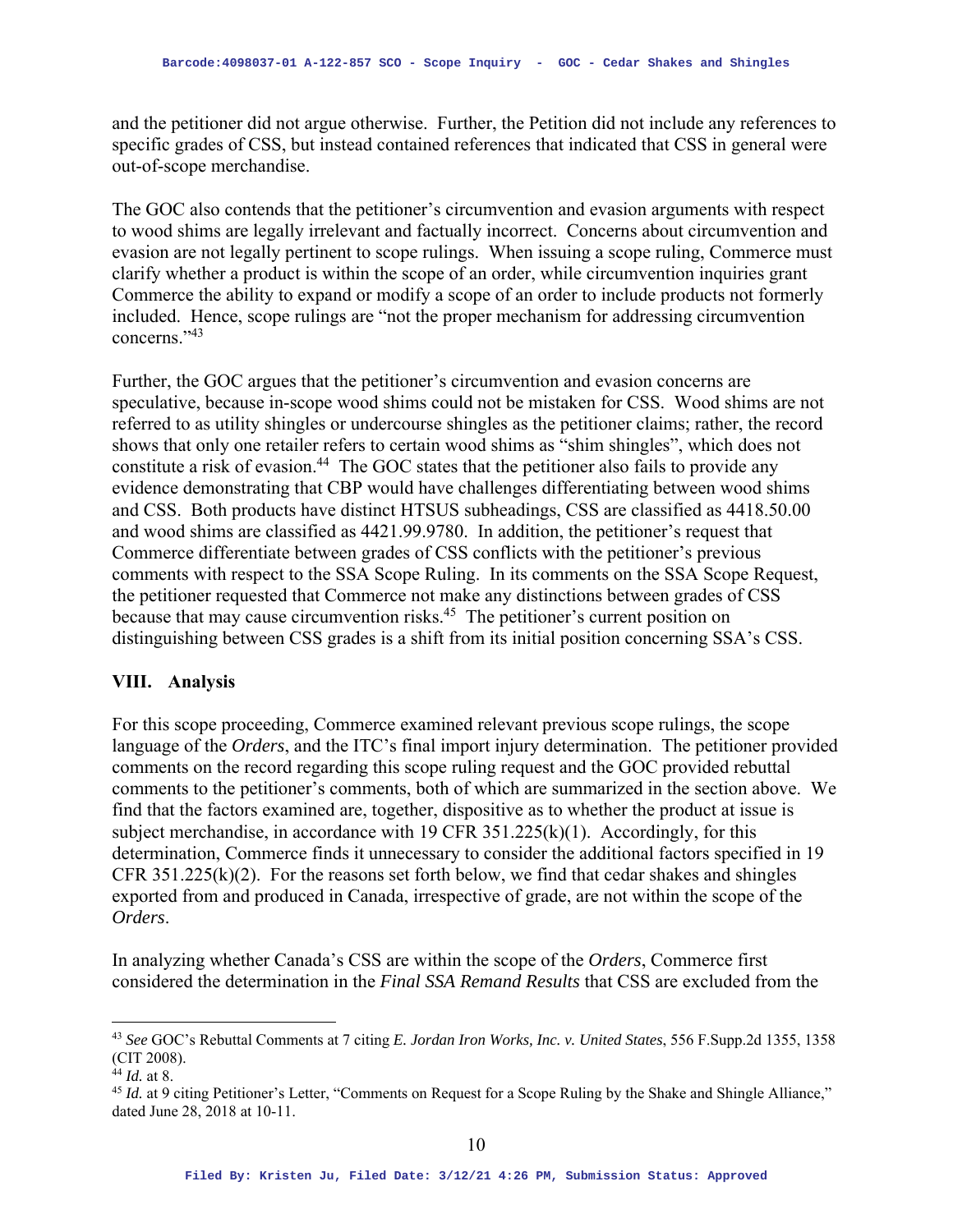scope of the *Orders*. While made in the context of the SSA Scope Ruling Request, the *Final SSA Remand Results* provides evidence that supports a determination that the exclusion of CSS from the scope of the *Orders* is not limited to members of the SSA or specific grades of CSS.

First, as enumerated in the *Final SSA Remand Results*, the CAFC's holding in *ArcelorMittal* required Commerce to consider the exclusion of CSS from the scope of the *Lumber IV* orders and investigations based on identical language in both scopes. *Lumber IV's* exclusion of CSS was not limited to certain grades or companies, and, in fact, Commerce explicitly excluded HTSUS 4418.50.00, which covers articles of shingles and shakes from the scope of the *Lumber IV* investigations.46 The resulting *Lumber IV* orders, as well as the current *Orders,* do not expressly include CSS in their scopes and neither scopes "include HTSUS 4418.50.00 in list of HTSUS subheadings 'currently' classifying 'softwood lumber products subject to the Orders.'"47

Second, Commerce concluded in the *Final SSA Remand Results* that the Petition reflected that the petitioner did not consider CSS to be subject to the underlying investigations of softwood lumber,<sup>48</sup> because the CVD section of the Petition referred to "shake and shingle" mills as mills that "generally produce merchandise not subject to this Petition" and included an attached exhibit that provided a list of mills that produce non-subject merchandise, which included a list of shake and shingle mills.49

Finally, as pointed out by GOC in this segment, the list of non-subject shake and shingle mills included in the relevant Petition exhibit relied upon by Commerce in the *Final SSA Remand Results* included both members of the SSA, as well as mills that are not members of the SSA, and the list of mills did not segregate mills that produce specific grades of CSS from other mills that produce different grades of CSS. We, therefore, find that this additional analysis of the relevant Petition exhibit further demonstrates that the petitioner did not intend for CSS to be covered by the scope of the *Orders*, irrespective of grade and exporter, producer, and importer.

In addition to the criteria relied upon by Commerce in the *Final SSA Remand Results*, Commerce also considered the ITC's lack of discussion of CSS in its final import injury determination for the *Orders.* In its final determination, the ITC did not analyze CSS or the CSS industry, and did not rely on import data under HTSUS subheading 4418.50.00, covering articles of shingles and shakes, in its final determination for *Lumber V*. 50 Therefore, the absence of any substantive discussion of CSS in the ITC's final determination for the *Orders* further supports a conclusion that CSS were not intended to be covered by the scope of the *Orders.* 

With respect to the petitioner's concerns of circumvention and evasion, Commerce finds that the petitioner's claim is speculative and that there is no record evidence that companies would

<sup>46</sup> *See Final SSA Remand Results* at 8 citing Memorandum*,* "Issues and Decision Memorandum for the Antidumping Duty Investigation of Certain Softwood Lumber Products from Canada," dated March 21, 2002 at Comment 57, B(17).

<sup>47</sup> *Id.* at 8.

<sup>48</sup> *Id.* at 9-11.

<sup>49</sup> *Id.* citing Petition, Volume III at 10 and Exhibit 102.

<sup>50</sup> *See* USITC Publication 4749, "Softwood Lumber Products from Canada: Investigation Nos. 701-TA-566 and 731-TA-1342 (Final)" (December 2017); *see also Softwood Lumber Products from Canada; Determinations*, 82 FR 61587 (December 22, 2017).